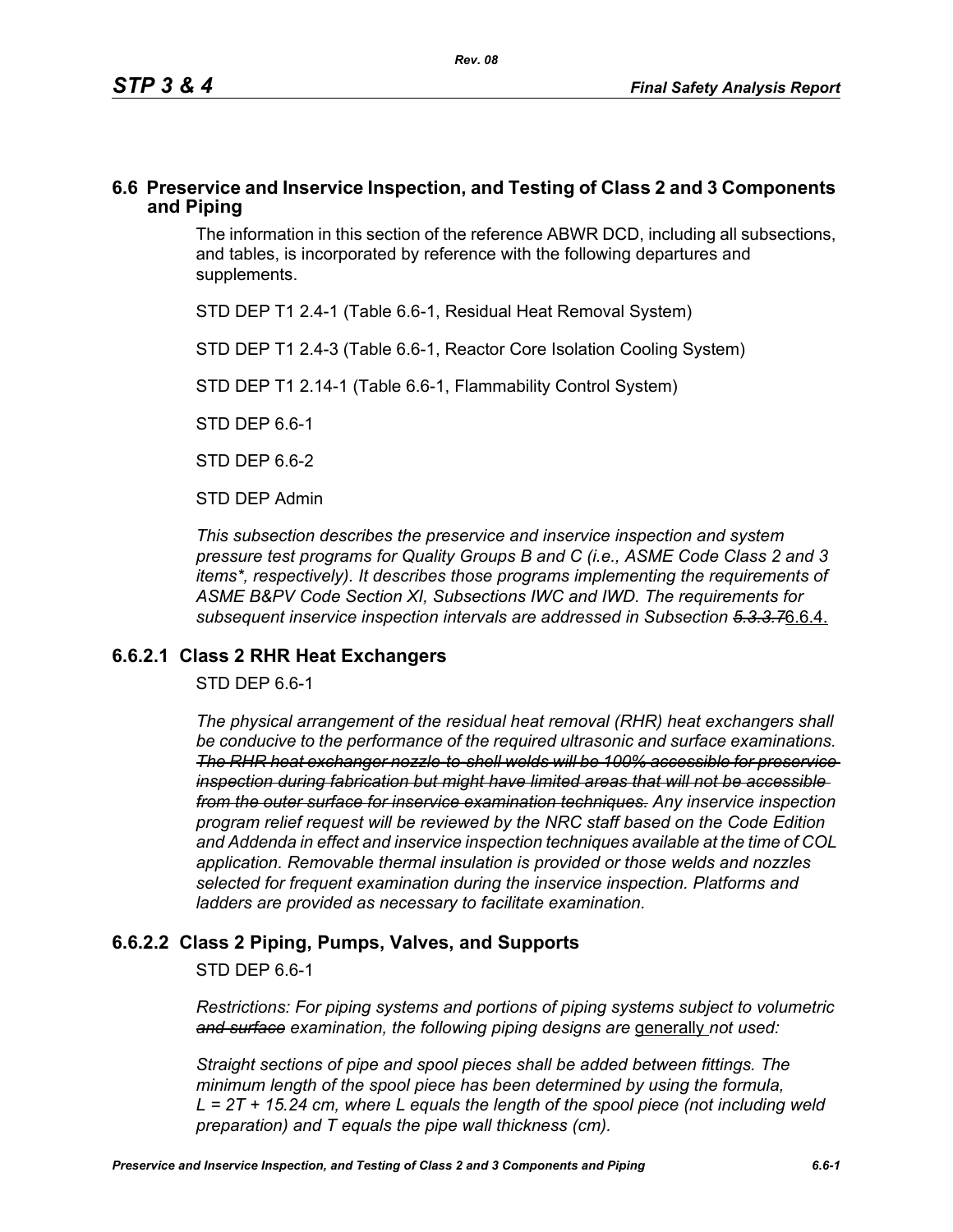Where less than the minimum straight section length is used, an evaluation is performed to demonstrate that sufficient access exists to perform the required examinations.

# **6.6.7.2 Erosion-Corrosion**

STD DEP 6.6-2

*Piping systems determined to be susceptible to single-phase erosion-corrosion shall be subject to a program of nondestructive examinations to verify the system structural integrity. The examination schedule and examination methods shall be determined in accordance with the NUMARC program (or another equally effective program), as discussed in Generic Letter 89-08,* the guidelines of EPRI NSAC-202L Rev. 3*, and applicable rules of Section XI of the ASME Boiler and Pressure Vessel Code.*

# **6.6.9 COL License Information**

### **6.6.9.1 PSI and ISI Program Plan**

The following site-specific supplement addresses COL License Information Item 6.10.

STPNOC will prepare a comprehensive plant-specific PSI and ISI program plan. This plan is outlined in reference ABWR DCD Section 6.6 for Class 2 and 3 components and in reference ABWR DCD Section 5.2 for Class 1 components. This plan will be submitted to the NRC at least 12 months prior to commercial power operation for the respective unit, based on the final as-built plant configuration, addressing specific welds, bolting, pipe supports, etc. There will be a separate plan for Unit 3 and for Unit 4. (COM 6.6-1)

The initial inservice examinations conducted during the first 120 months of operation will comply, to the extent practical, with the requirements of the ASME B&PV Code Section XI Edition and Addenda incorporated by reference in 10 CFR 50.55a(b) on the date 12 months prior to the date of issuance of the operating license, subject to modifications listed by the reference sections.

The inservice examinations conducted throughout the service life of the plant will comply, to the extent practical, with the requirements of the ASME B&PV Code Section XI Edition and Addenda incorporated by reference in 10 CFR 50.55a(b) 12 months prior to the start of the inspection interval, subject to limitations listed by the reference sections.

# **6.6.9.2 Access Requirement**

The following standard supplement addresses COL License Information Item 6.11.

The plans for NDE during design and construction are incorporated in order to meet all access requirements of the regulations, per IWC 2500 and IWD 2500 (Subsection 6.6.2). As an integral part of the design process, the access requirements are incorporated in the applicable specifications.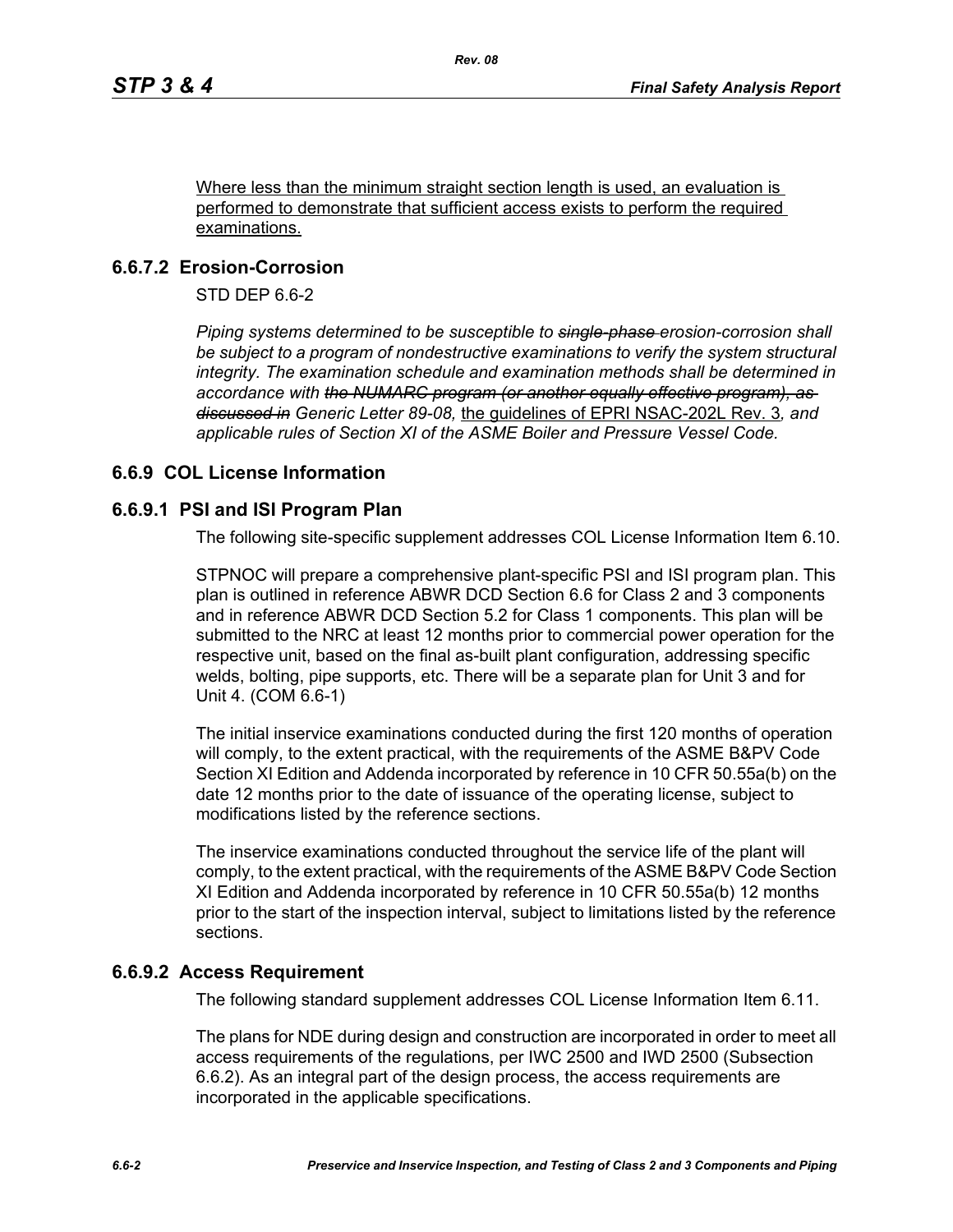### **6.6.10 References**

6.6-1 "Recommendations for an Effective Flow-Accelerated Corrosion Program", NSAC-202L-R3, 1011838, Electric Power Research Institute, May 2006.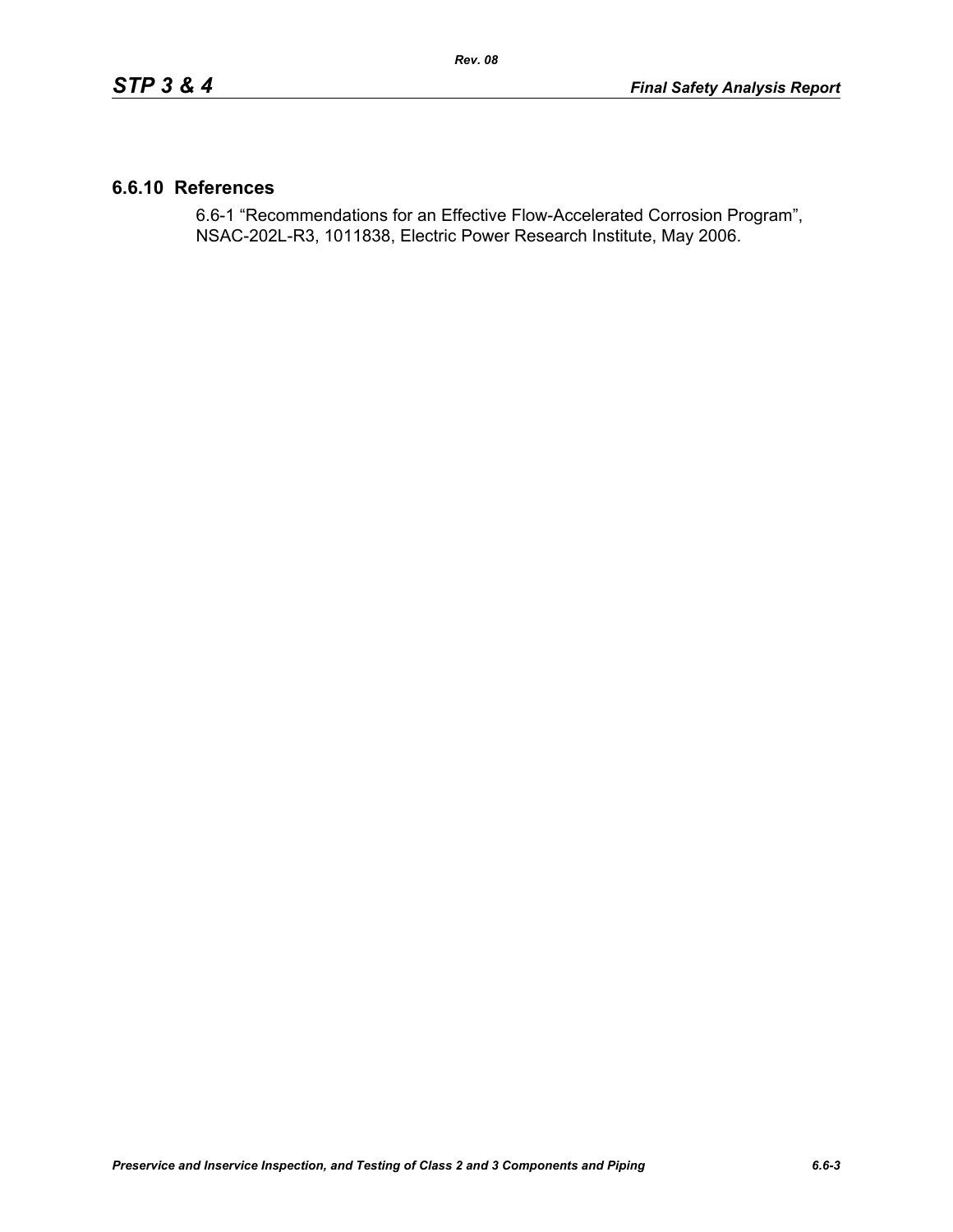| $\overline{G}$<br><b>T49</b><br>Piping from valves F006A & B up to and-<br>Flammability-<br>Figure 6.2<br>including the recombiner skids A & B<br><b>Control</b><br>40<br>All pressure retaining components and piping<br>$\overline{P}$<br>$\overline{B}$<br>Welds (Note 8)<br>Integral attachments<br><b>Piping and Component Supports</b><br>FA<br>Supports (Note 6)<br>All Class C piping 20A, 25A, 50A, 80A and 100A Figure 6.2<br>Exempted per-<br><b>IWD 1220</b><br>40<br>in diameter, i.e.:<br>- <del>drain lines</del><br>- <del>test connections</del><br>- SRV discharge line<br>instrument lines<br>- small process lines | External Surfaces (Note 7) VT-2<br>$&+3$<br>$&+3$ |
|----------------------------------------------------------------------------------------------------------------------------------------------------------------------------------------------------------------------------------------------------------------------------------------------------------------------------------------------------------------------------------------------------------------------------------------------------------------------------------------------------------------------------------------------------------------------------------------------------------------------------------------|---------------------------------------------------|
|                                                                                                                                                                                                                                                                                                                                                                                                                                                                                                                                                                                                                                        |                                                   |
|                                                                                                                                                                                                                                                                                                                                                                                                                                                                                                                                                                                                                                        |                                                   |
|                                                                                                                                                                                                                                                                                                                                                                                                                                                                                                                                                                                                                                        |                                                   |
|                                                                                                                                                                                                                                                                                                                                                                                                                                                                                                                                                                                                                                        |                                                   |
| - and ete.                                                                                                                                                                                                                                                                                                                                                                                                                                                                                                                                                                                                                             |                                                   |
| All pressure retaining components and piping<br>$\overline{B}$                                                                                                                                                                                                                                                                                                                                                                                                                                                                                                                                                                         | External Surfaces (Note 7) VT-2                   |
| Integral attachments<br>Welds (Note 8)<br>$\overline{P}$                                                                                                                                                                                                                                                                                                                                                                                                                                                                                                                                                                               | $&+3$                                             |
| <b>Piping and Component Supports</b><br>FA<br>Supports (Note 6)                                                                                                                                                                                                                                                                                                                                                                                                                                                                                                                                                                        | $&+3$                                             |

*STP 3 & 4*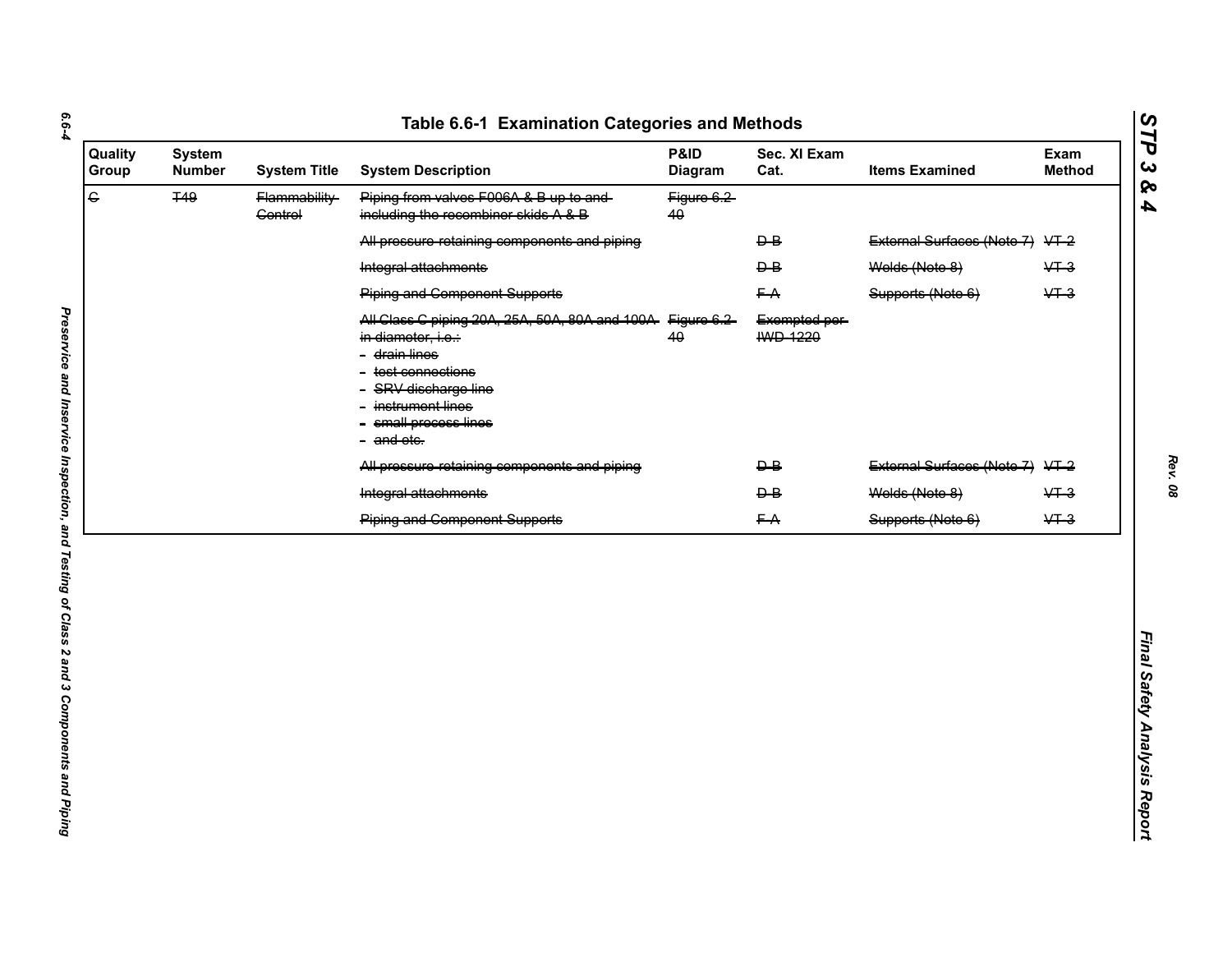| B<br>E11<br><b>RHR</b><br>150A-RHR-022 Piping<br>$C-C$<br>Welds (Note 3)<br>Integral attachments<br>$C-H$<br>All pressure-retaining components and piping<br>External surfaces (Note 5)<br>$F-A$<br>Piping and component supports<br>Supports (Note 6)<br>Figure 5.4-<br>Fuel pool suction lines to RHR from valves<br>$F016B$ & G F016A, B & C up to and including<br>10 sh. 2<br>connection to the shutdown cooling suction lines<br>of RHR $B & G$ A, B &C<br>$C-F-2$<br>Welds (Note 1)<br>300A-RHR-215 Piping<br>300A-RHR-114 Piping<br>300A-RHR-099 Piping<br>$C-C$<br>Integral attachments<br>Welds (Note 3)<br>All pressure-retaining components and piping<br>$C-H$<br>External surfaces (Note 5) | MT<br>$VT-2$<br>$VT-3$<br>UT, MT<br><b>MT</b><br>$VT-2$<br>$F-A$<br>Piping and component supports<br>Supports (Note 6)<br>$VT-3$ | <b>System</b><br><b>Number</b> | <b>System Title</b> | <b>System Description</b> | P&ID<br><b>Diagram</b> | Sec. XI Exam<br>Cat. | <b>Items Examined</b> | Exam<br><b>Method</b> |
|-----------------------------------------------------------------------------------------------------------------------------------------------------------------------------------------------------------------------------------------------------------------------------------------------------------------------------------------------------------------------------------------------------------------------------------------------------------------------------------------------------------------------------------------------------------------------------------------------------------------------------------------------------------------------------------------------------------|----------------------------------------------------------------------------------------------------------------------------------|--------------------------------|---------------------|---------------------------|------------------------|----------------------|-----------------------|-----------------------|
|                                                                                                                                                                                                                                                                                                                                                                                                                                                                                                                                                                                                                                                                                                           |                                                                                                                                  |                                |                     |                           |                        |                      |                       |                       |
|                                                                                                                                                                                                                                                                                                                                                                                                                                                                                                                                                                                                                                                                                                           |                                                                                                                                  |                                |                     |                           |                        |                      |                       |                       |
|                                                                                                                                                                                                                                                                                                                                                                                                                                                                                                                                                                                                                                                                                                           |                                                                                                                                  |                                |                     |                           |                        |                      |                       |                       |
|                                                                                                                                                                                                                                                                                                                                                                                                                                                                                                                                                                                                                                                                                                           |                                                                                                                                  |                                |                     |                           |                        |                      |                       |                       |
|                                                                                                                                                                                                                                                                                                                                                                                                                                                                                                                                                                                                                                                                                                           |                                                                                                                                  |                                |                     |                           |                        |                      |                       |                       |
|                                                                                                                                                                                                                                                                                                                                                                                                                                                                                                                                                                                                                                                                                                           |                                                                                                                                  |                                |                     |                           |                        |                      |                       |                       |
|                                                                                                                                                                                                                                                                                                                                                                                                                                                                                                                                                                                                                                                                                                           |                                                                                                                                  |                                |                     |                           |                        |                      |                       |                       |
|                                                                                                                                                                                                                                                                                                                                                                                                                                                                                                                                                                                                                                                                                                           |                                                                                                                                  |                                |                     |                           |                        |                      |                       |                       |
|                                                                                                                                                                                                                                                                                                                                                                                                                                                                                                                                                                                                                                                                                                           |                                                                                                                                  |                                |                     |                           |                        |                      |                       |                       |
|                                                                                                                                                                                                                                                                                                                                                                                                                                                                                                                                                                                                                                                                                                           |                                                                                                                                  |                                |                     |                           |                        |                      |                       |                       |
|                                                                                                                                                                                                                                                                                                                                                                                                                                                                                                                                                                                                                                                                                                           |                                                                                                                                  |                                |                     |                           |                        |                      |                       |                       |
|                                                                                                                                                                                                                                                                                                                                                                                                                                                                                                                                                                                                                                                                                                           |                                                                                                                                  |                                |                     |                           |                        |                      |                       |                       |

L

*STP 3 & 4*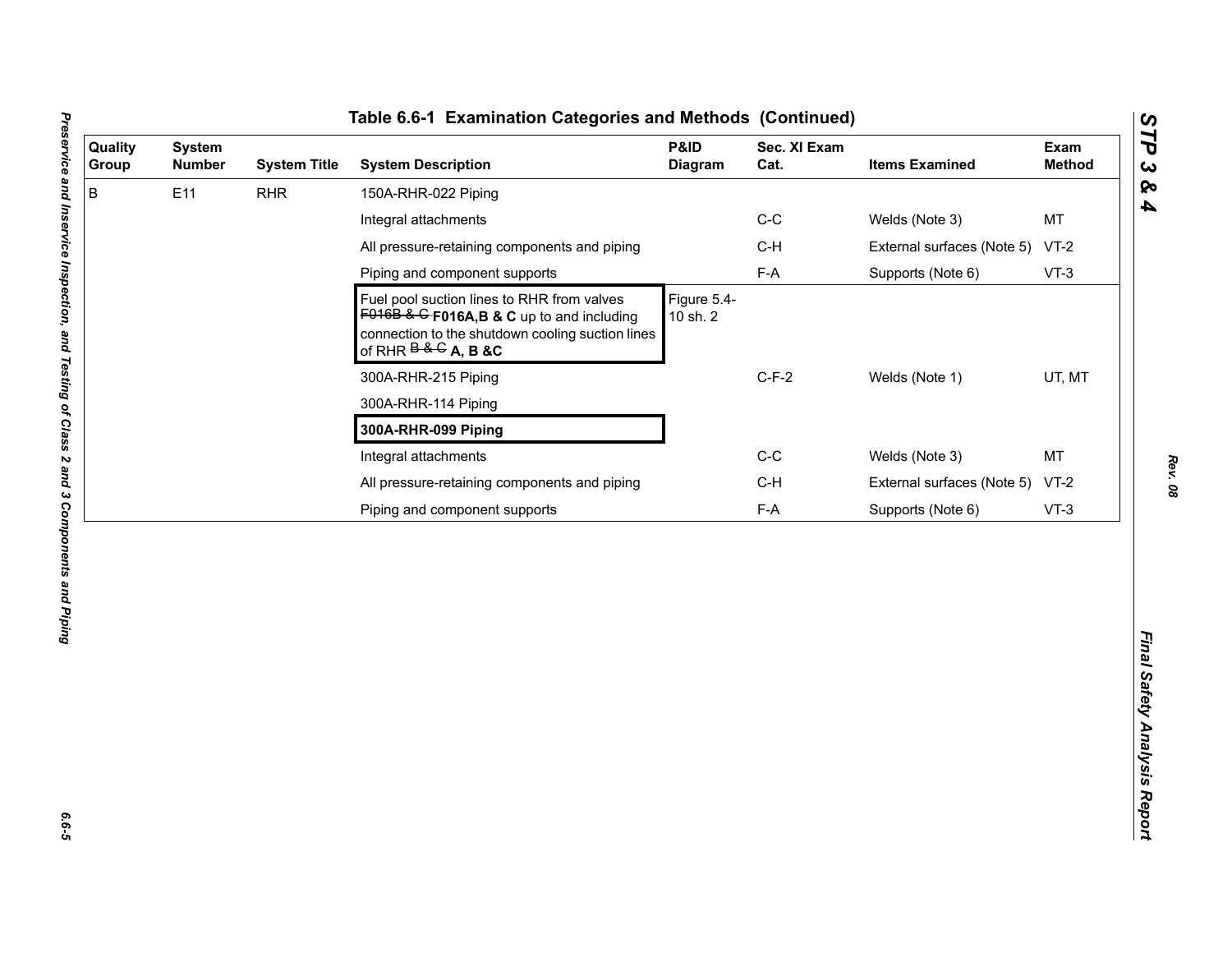| ۰. |
|----|
| ۰. |
|    |

| Quality<br>Group | <b>System</b><br><b>Number</b> | <b>System Title</b> | <b>System Description</b>                                                                                                                                                                                                                                                                                                                    | P&ID<br>Diagram                             | Sec. XI Exam<br>Cat.             | <b>Items Examined</b>           | Exam<br><b>Method</b> |
|------------------|--------------------------------|---------------------|----------------------------------------------------------------------------------------------------------------------------------------------------------------------------------------------------------------------------------------------------------------------------------------------------------------------------------------------|---------------------------------------------|----------------------------------|---------------------------------|-----------------------|
| B                | E11                            | <b>RHR</b>          | Fuel pool return lines from drywell spray line<br>header up to and including valves F015B & C-<br>F015 A, B & C                                                                                                                                                                                                                              | Figure 5.4-<br>10 sh. $5, 7$<br>sh. 3,5 & 7 |                                  |                                 |                       |
|                  |                                |                     | 300A-RHR-214 Piping                                                                                                                                                                                                                                                                                                                          |                                             | $C-F-2$                          | Welds (Note 1)                  | UT-MT                 |
|                  |                                |                     | 300A-RHR-113 Piping                                                                                                                                                                                                                                                                                                                          |                                             |                                  |                                 |                       |
|                  |                                |                     | 300A-RHR-099 Piping                                                                                                                                                                                                                                                                                                                          |                                             |                                  |                                 |                       |
|                  |                                |                     | Integral attachments                                                                                                                                                                                                                                                                                                                         |                                             | $C-C$                            | Welds (Note 3)                  | <b>MT</b>             |
|                  |                                |                     | All pressure-retaining components and piping                                                                                                                                                                                                                                                                                                 |                                             | $C-H$                            | External surfaces (Note 5) VT-2 |                       |
|                  |                                |                     | Piping and component supports                                                                                                                                                                                                                                                                                                                |                                             | F-A                              | Supports (Note 6)               | $VT-3$                |
|                  |                                |                     | All class B piping 20A, 25A, 40A, 50A and 100A Figure 5.4-<br>in diameter, i.e.:<br>- drain lines<br>- vent lines<br>- makeup lines for water leg seal including<br>fill pump<br>- minimum flow bypass lines<br>- instrument lines<br>- sampling lines<br>- wetwell spray lines<br>- SRV discharge lines<br>- equalizing lines<br>- and etc. | 10 sh. 2-6                                  | Exempted per<br>IWC 1221 (a),(c) |                                 |                       |
|                  |                                |                     |                                                                                                                                                                                                                                                                                                                                              |                                             |                                  |                                 |                       |

*Rev. 08*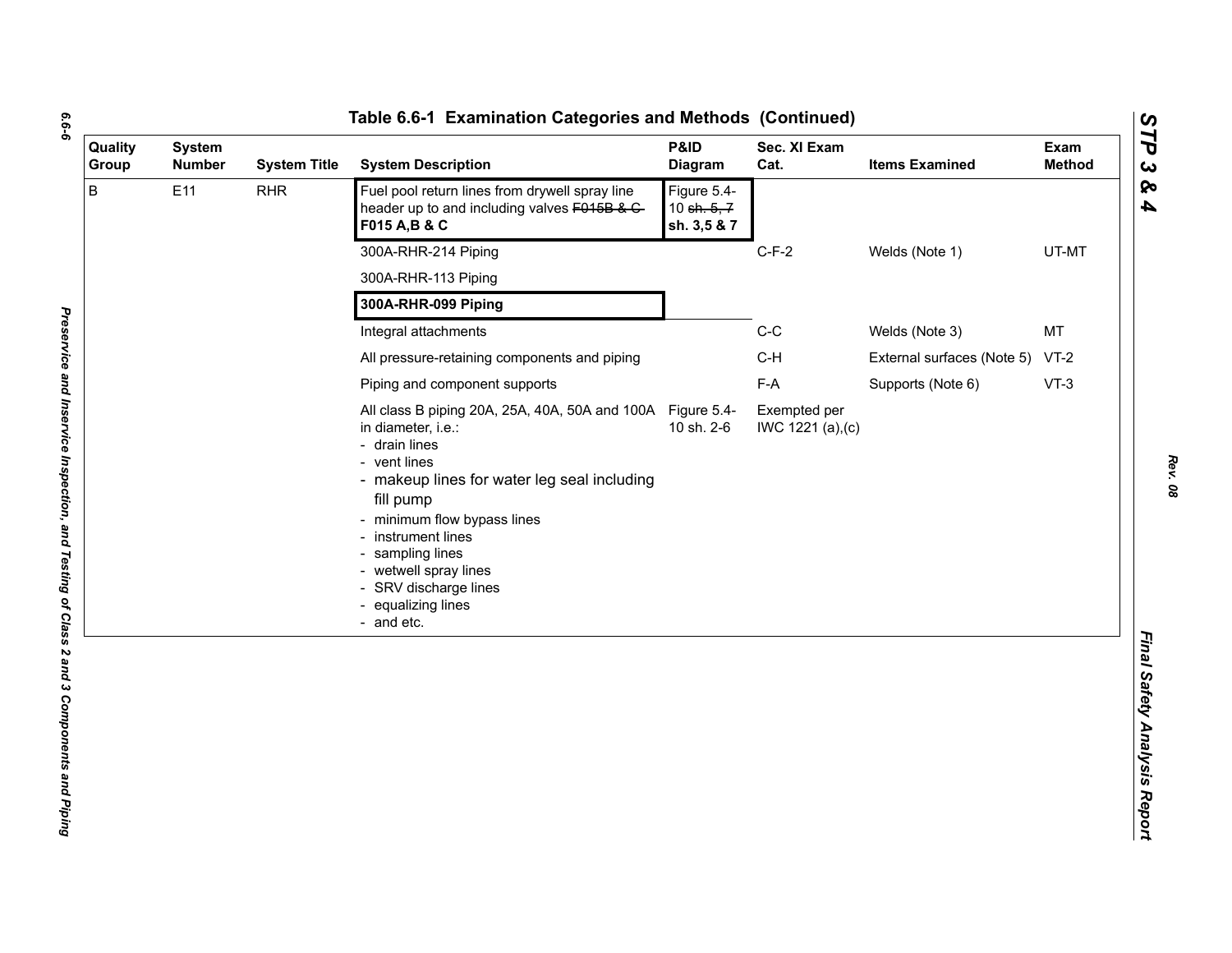| Quality<br>Group | <b>System</b><br><b>Number</b> | <b>System Title</b> | <b>System Description</b>                                                                                                                                                                                                                                                                                                                                   | P&ID<br><b>Diagram</b>      | Sec. XI Exam<br>Cat.                 | <b>Items Examined</b>      | Exam<br><b>Method</b> |
|------------------|--------------------------------|---------------------|-------------------------------------------------------------------------------------------------------------------------------------------------------------------------------------------------------------------------------------------------------------------------------------------------------------------------------------------------------------|-----------------------------|--------------------------------------|----------------------------|-----------------------|
| B                | E51                            | RCIC (Cont.)        | All pressure retaining piping and components                                                                                                                                                                                                                                                                                                                |                             | $C-H$                                | External surfaces (Note 5) | $VT-2$                |
|                  |                                |                     | Piping and component supports                                                                                                                                                                                                                                                                                                                               |                             | $F-A$                                | Supports (Note 6)          | $VT-3$                |
|                  |                                |                     | All Class B piping 15A, 20A, 25A, 50A and 100A<br>in diameter, i.e.:<br>- cooling water line<br>- minimum flow bypass<br>- test return line<br>- leakoff lines<br>- vacuum pump discharge line<br>- condensate pump discharge line<br>- test connections<br>- makeup line for water leg seal<br>- SRV discharge line<br>- vacuum breaker line<br>- and etc. | Figure 5.4-8<br>$sh. 1 - 3$ | Exempted<br>per IWC-1221<br>(a), (c) |                            |                       |
|                  |                                |                     |                                                                                                                                                                                                                                                                                                                                                             |                             |                                      |                            |                       |

*Rev. 08*